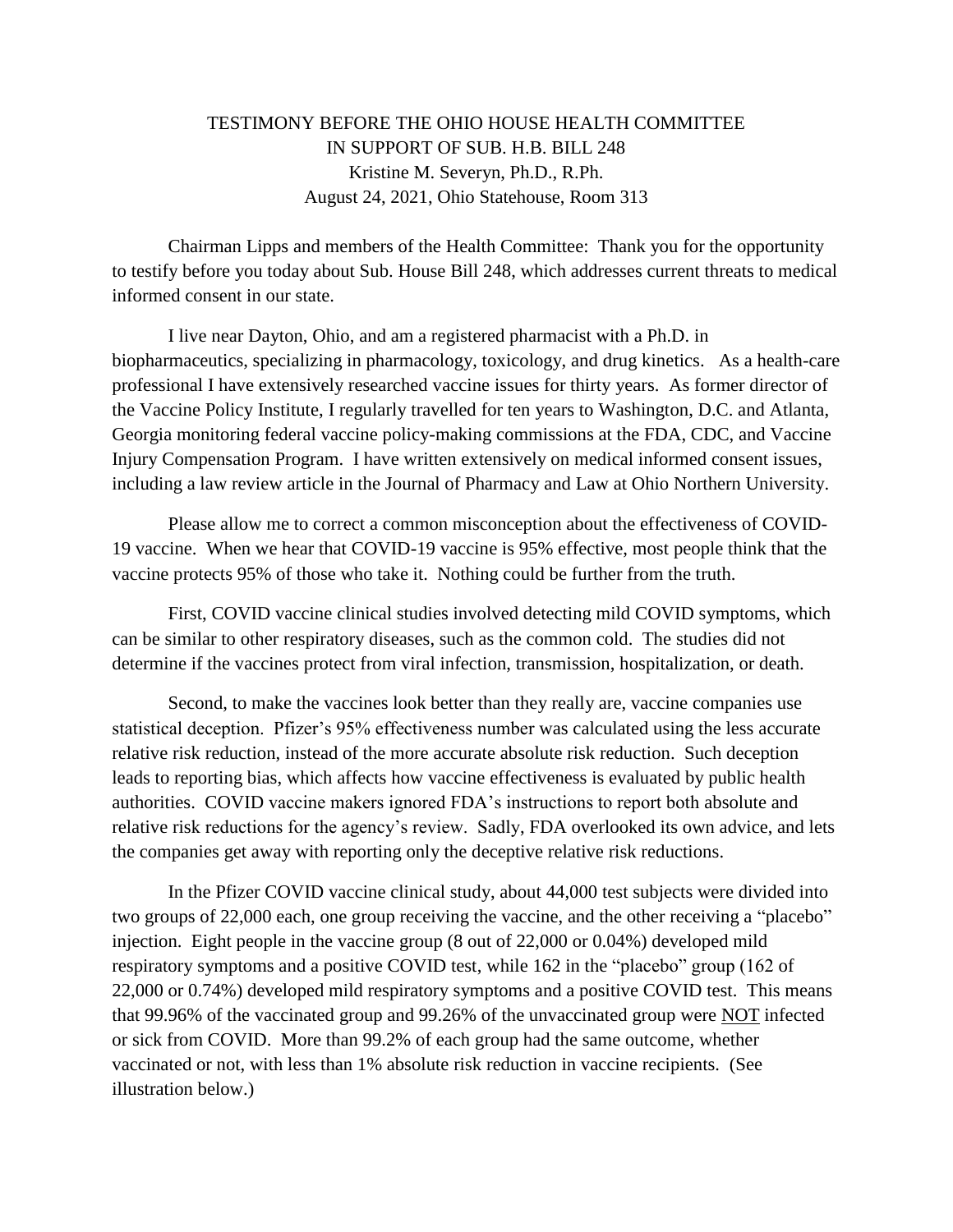#### Severyn, Page 2

How did Pfizer calculate 95% efficacy for its vaccine? It subtracted 0.04% (vaccinated illness incidence) from 0.74% (unvaccinated illness incidence). The difference was divided by 0.74% (unvaccinated illness incidence) to yield 95% efficacy.

Thus we see that working with small percentages, drug companies deceive the public. Unfortunately, this happens with other pharmaceutical products, not just vaccines. You see it every day in television drug advertising. Dr. Marcia Angell, M.D., who spent twenty years as an editor of the *New England Journal of Medicine*, documented unsavory practices of the powerful pharmaceutical industry in her 2004 book, *The Truth About the Drug Companies: How They Deceive Us and What to Do About It.* In his 2013 book, *Deadly Medicines and Organised Crime: How big pharma has corrupted healthcare, Dr. Peter Gotzsche and others compared* drug companies' fraudulent behavior to that of tobacco companies.

In addition to the above COVID vaccine statistical deception, Ohioans should be concerned about serious financial conflict of interest between medical organizations, e.g., the American Academy of Pediatrics, and drug companies. I documented this problem in my June 6, 2017 testimony before the Ohio Senate Finance Committee during state budget hearings, provided for you below.

This past spring, radio ads promoting COVID vaccine, with reference to the Ohio Department of Health and a voice message from Governor DeWine, were funded by the Pharmaceutical Research and Manufacturers of America, the trade group for drug companies. This organization employs eleven registered Ohio Statehouse lobbyists.

If you or a family member is harmed by a vaccine, you're on your own. Federal law prohibits suing drug companies for vaccine injuries and deaths (National Childhood Vaccine Injury Act of 1986). If you're lucky, state programs for the disabled may assist. Should Ohioans be compelled to be injected with pharmaceutical products with poor effectiveness and safety follow-up as a condition for daycare, school, college, and employment? Why should one industry have veto power over our lives?

Thank you for your concern and attention. I am pleased to answer any questions.

#### **References**

1. Doshi, P. Pfizer and Moderna's "95% effective" vaccines—let's be cautious and first see the full data. BMJ, November 26, 2020. [https://blogs.bmj.com/bmj/2020/11/26/peter-doshi-pfizer-and-modernas-95-effective](https://blogs.bmj.com/bmj/2020/11/26/peter-doshi-pfizer-and-modernas-95-effective-vaccines-lets-be-cautious-and-first-see-the-full-data/)[vaccines-lets-be-cautious-and-first-see-the-full-data/](https://blogs.bmj.com/bmj/2020/11/26/peter-doshi-pfizer-and-modernas-95-effective-vaccines-lets-be-cautious-and-first-see-the-full-data/)

2. Brown, RB. Outcome Reporting Bias in COVID-19 mRNA Vaccine Clinical Trials. Medicina 2021, 57, 199. <https://www.ncbi.nlm.nih.gov/labs/pmc/articles/PMC7996517/pdf/medicina-57-00199.pdf>

3. Olliaro, P. et al. COVID-19 vaccine efficacy and effectiveness—the elephant (not) in the room. Lancet.com/Microbe, vol. 2, July 2021, e279. [https://www.thelancet.com/action/showPdf?pii=S2666-](https://www.thelancet.com/action/showPdf?pii=S2666-5247%2821%2900069-0) [5247%2821%2900069-0](https://www.thelancet.com/action/showPdf?pii=S2666-5247%2821%2900069-0)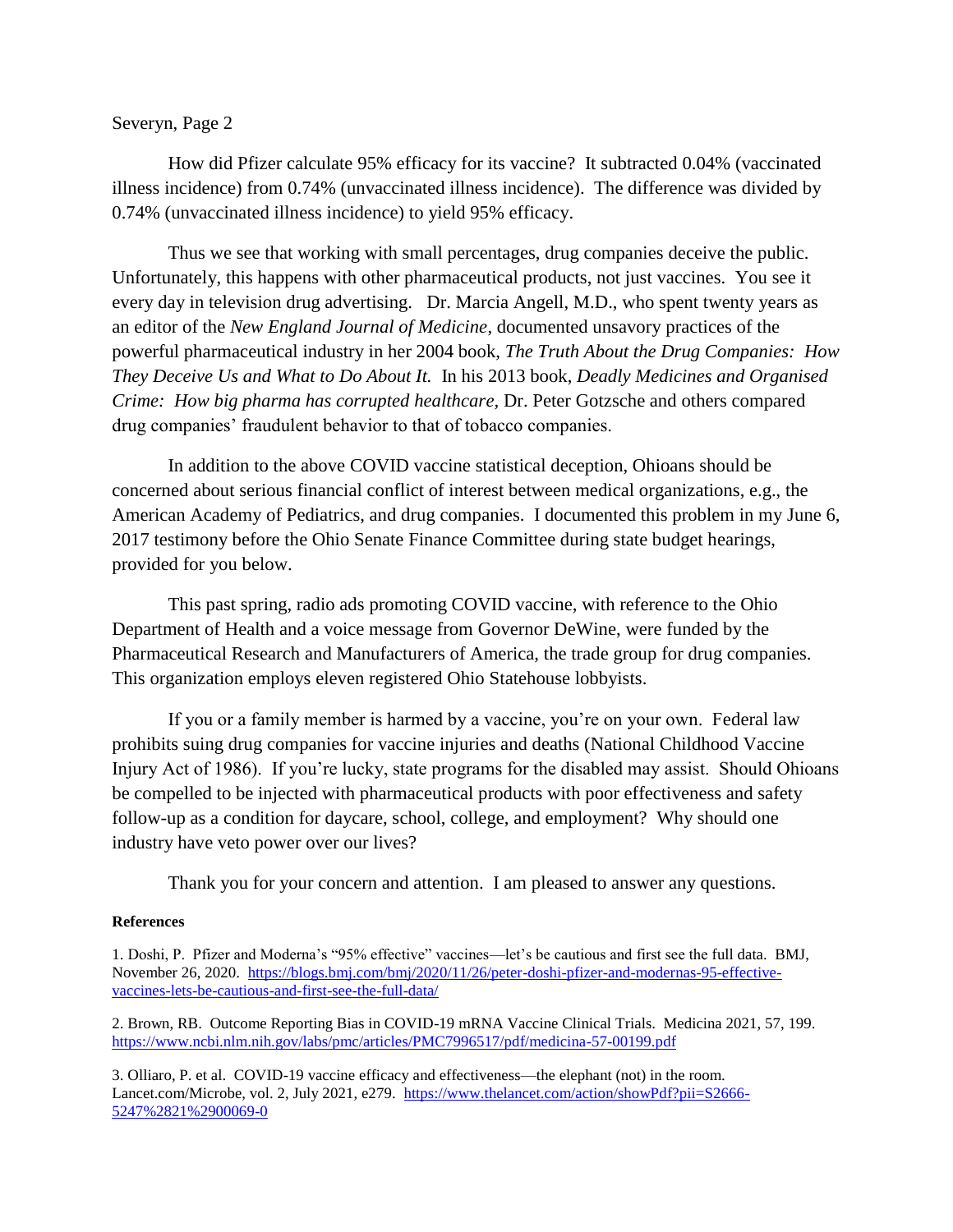# Pfizer COVID-19 Vaccine Clinical Studies



22,000 subjects 22,000 subjects

(8 mild Covid-like cases) (162 mild Covid-like cases)

# Less than 1% absolute risk reduction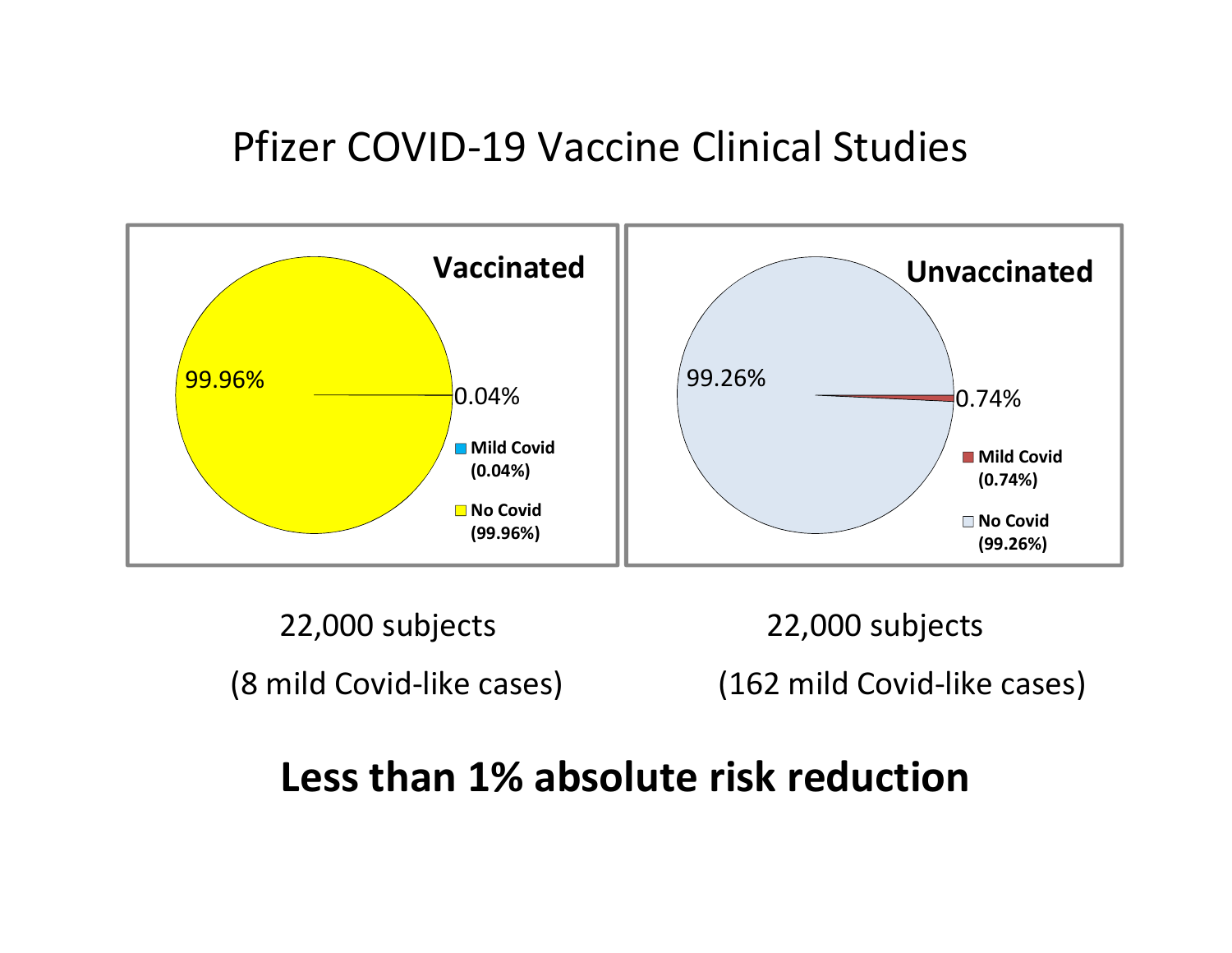### TESTIMONY BEFORE THE OHIO SENATE FINANCE COMMITTEE Re. Sub. H.B. 49, Creating FY 2018-2019 Ohio State Budget Kristine M. Severyn, Ph.D., R.Ph. June 6, 2017

Chairman Oelslager and members of the Senate Finance Committee: Thank you for the opportunity to address you today about actions by the American Academy of Pediatrics (AAP) to change Ohio Revised Code 3313.671 through the legislative budget process, instead of a standalone bill. I live near Dayton, Ohio in Senator Lehner's district, and am a registered pharmacist with a Ph.D. in biopharmaceutics, specializing in pharmacology, toxicology, and drug kinetics. For the past 26 years I have learned that medical professionals learn very little about vaccines in their education.

RC 3313.671 addresses exemptions to vaccinations for K-12 school attendance.

Changing this Ohio law through a budget amendment denies Ohio parents the right to express concerns to their lawmakers, not to mention the process violating Article II, Section 15(D) and possibly Article 1, Section 21 of the Ohio Constitution.

In its May 2017 "Immunization Policy Proposal" the Ohio Chapter of AAP states its goal to deny vaccine informed consent to Ohio families. Informed consent is a basic tenet of ethical medical practice.

The AAP has a history of serious financial conflict of interest with drug companies which manufacture vaccines. Please permit me to share a small fraction of such evidence:

- When vaccine makers could be sued for death and injuries caused by vaccines, AAP members served as highly paid expert witnesses to help defend the drug companies. Dr. Edward Mortimer, then at Case Western Reserve University, testified in a Stark County, Ohio court deposition of his and other AAP members assisting drug companies this way. Dr. Mortimer failed to disclose his ties to drug companies to *JAMA* (Journal of the American Medical Association), as did Dr. James Cherry from UCLA, who received nearly one million dollars from a vaccine manufacturer for his research (LA Times, 3/24/90, p. B3).
- In its 1990 report, "Are Scientific Misconduct and Conflicts of Interest Hazardous to Our Health?", the U.S. House Committee on Government Operations cited Drs. Mortimer and Cherry's lack of JAMA disclosures and conflicts of interest as a "danger to the public.
- Dr. Stanley Plotkin, inventor of the rubella vaccine (the "R" in MMR), testified in deposition that half of his income was derived from vaccine royalties.
- In the early 1980s AAP solicited its "friends in the business community" to build its new headquarters near Chicago. Over the next several years, hundreds of thousands of dollars were donated to AAP from drug companies, baby formula makers, and other companies.